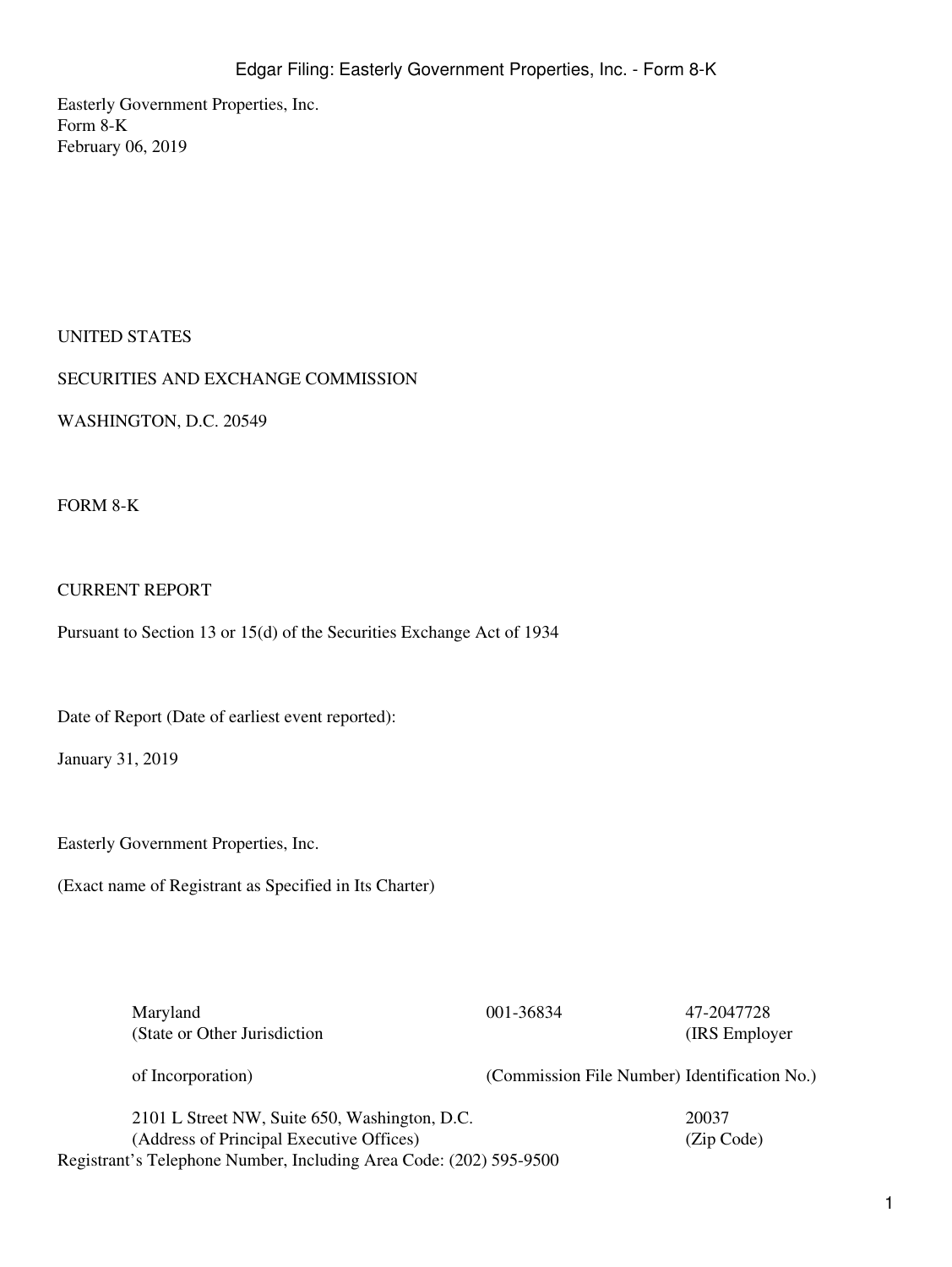Not Applicable

(Former Name or Former Address, if Changed Since Last Report)

Check the appropriate box below if the Form 8-K filing is intended to simultaneously satisfy the filing obligation of the registrant under any of the following provisions (see General Instructions A.2. below):

Written communications pursuant to Rule 425 under the Securities Act (17 CFR 230.425) Soliciting material pursuant to Rule 14a-12 under the Exchange Act (17 CFR 240.14a-12) Pre-commencement communications pursuant to Rule 14d-2(b) under the Exchange Act (17 CFR 240.14d-2(b)) Pre-commencement communications pursuant to Rule 13e-4(c) under the Exchange Act (17 CFR 240.13e-4(c)) Indicate by check mark whether the registrant is an emerging growth company as defined in Rule 405 of the Securities Act of 1933 (17 CFR §230.405) or Rule 12b-2 of the Securities Exchange Act of 1934 (17 CFR §240.12b-2). Emerging growth company

If an emerging growth company, indicate by check mark if the registrant has elected not to use the extended transition period for complying with any new or revised financial accounting standards provided pursuant to Section 13(a) of the Exchange Act.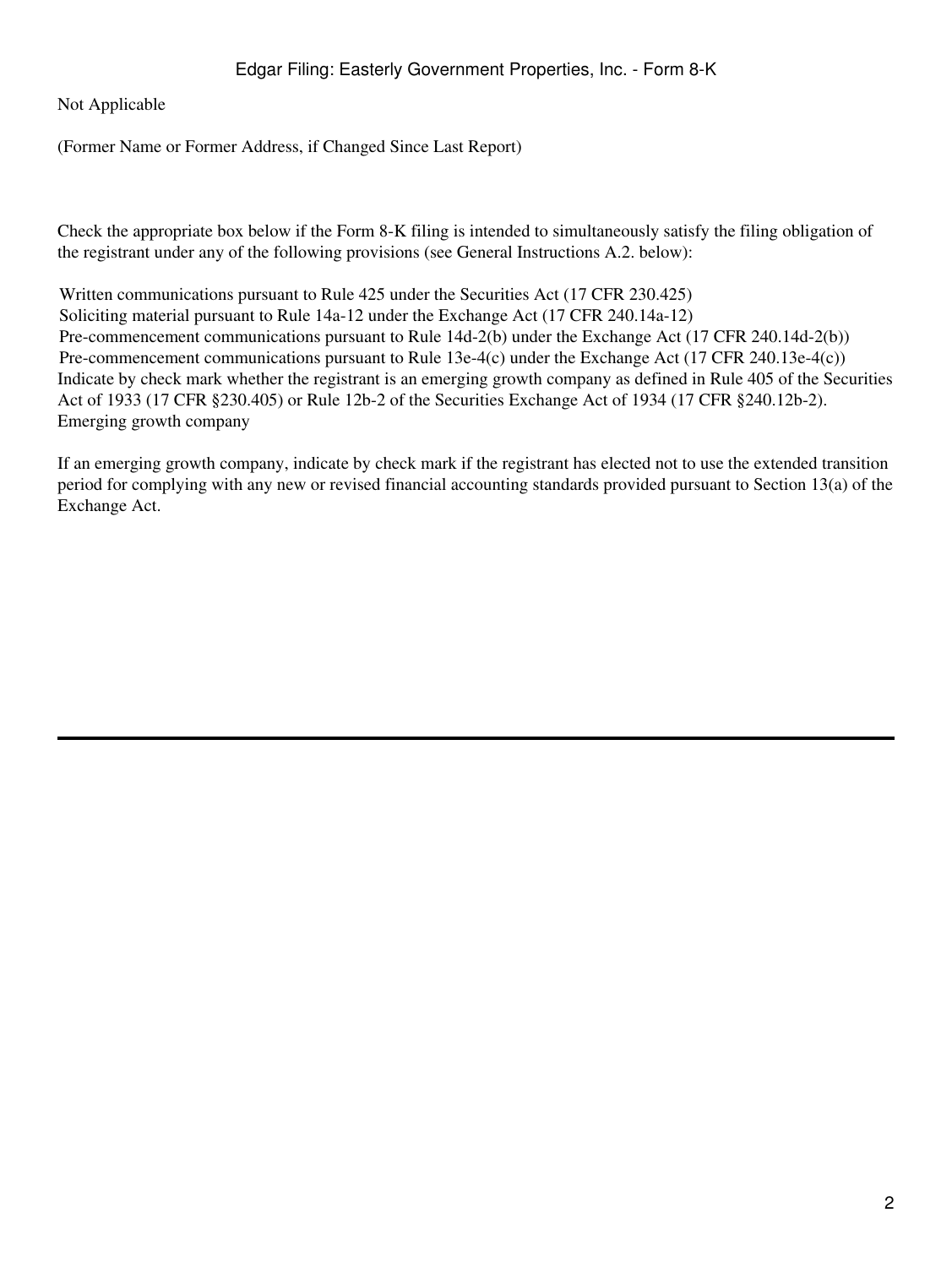## Edgar Filing: Easterly Government Properties, Inc. - Form 8-K

# ITEM 2.01. Completion of Acquisition or Disposition of Assets.

As previously disclosed, on September 13, 2018, Easterly Government Properties, Inc. (together with its consolidated subsidiaries, the "Company") completed the acquisition of eight of the properties in the Company's previously announced acquisition of a portfolio of 14 properties (collectively, the "portfolio properties") from affiliates of Saban Real Estate LLC, an unaffiliated third party, pursuant to a purchase and sale agreement entered into on June 15, 2018. On October 16, 2018, the Company completed the acquisition of three of the remaining six portfolio properties, as previously disclosed. On January 31, 2019, the Company completed the acquisition of the remaining three portfolio properties for a combined purchase price of approximately \$152.5 million (the "Final Closing"). The properties acquired in the Final Closing consist of the following (listed by primary occupant and location):

DEA - Sterling, VA

DEA - Sterling serves as a special testing and research laboratory to assist the Drug Enforcement Administration (DEA) in performing mission critical forensic analyses. The 49,692-square foot facility was built-to-suit in 2001 and includes evidence rooms, computer labs, cryptography and various other specialized laboratories. The facility is 100% leased through 2020.

FDA - College Park, MD

FDA - College Park houses a laboratory for the Food and Drug Administration's (FDA) Center for Food Safety and Applied Nutrition (CFSAN), one of the FDA's seven product-oriented centers. The 80,677-square foot office and laboratory was built-to-suit in 2004 and is 100% leased through 2029. The facility is part of the University of Maryland's Research Park and is located two blocks from CFSAN headquarters in the Harvey W. Wiley Building, forming a campus which links university researchers, students and staff with federal laboratories and private sector companies.

Various GSA - Portland, OR

Various GSA - Portland, a Class A trophy multi-tenanted asset, was built in 2002 and is strategically located within Portland's Central City Plan District along the MAX light rail system. The 225,057-square foot facility is occupied by tenants such as the U.S. Department of Agriculture (USDA), U.S. Army Corp of Engineers (ACOE), Federal Bureau of Investigation (FBI) and the Bureau of Alcohol, Tobacco, Firearms and Explosives (ATF).

ITEM 9.01 Financial Statements and Exhibits.

(a) Financial Statements of Businesses Acquired

The financial statements required by this Item will be filed by amendment to this Current Report on Form 8-K (this "Current Report") no later than 71 days following the date that this Current Report is required to be filed.

(b) Pro Forma Financial Information.

The pro forma financial information required by this Item will be filed by amendment to this Current Report no later than 71 days following the date that this Current Report is required to be filed.